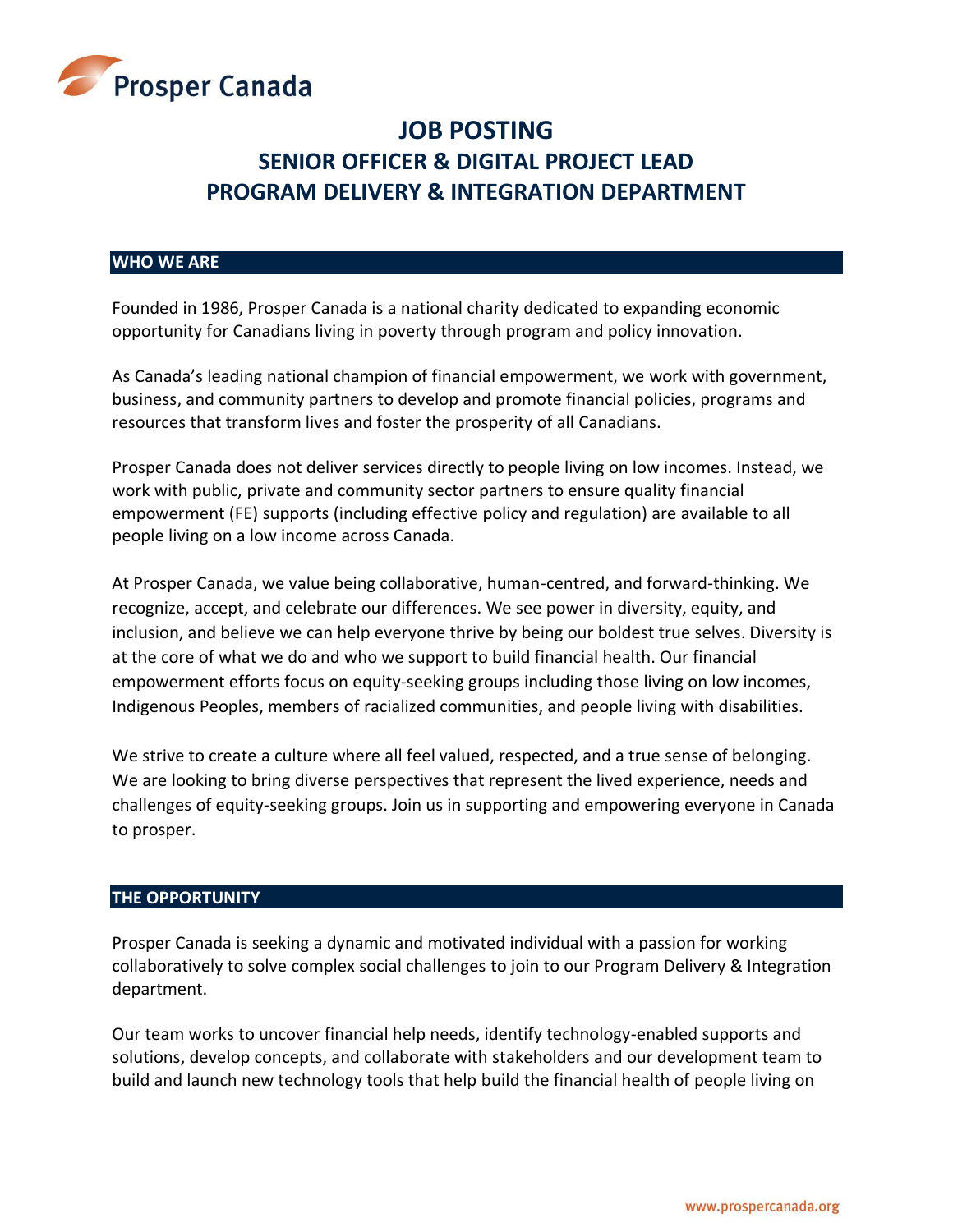low incomes. The tools we develop may be consumer facing or designed for use by community service providers who work with low-income and other vulnerable individuals. Solutions we have developed include a pandemic [Financial Relief Navigator](https://financialreliefnav.prospercanada.org/en) and [My Money in](https://moneymanagement.prospercanada.org/)  [Canada.](https://moneymanagement.prospercanada.org/) We are currently working on developing a technology-enabled [Access to Benefits](https://learninghub.prospercanada.org/knowledge/roadblocks-and-resilience/)  [Service for People Living with Disabilities](https://learninghub.prospercanada.org/knowledge/roadblocks-and-resilience/) and a national online Benefit Wayfinder to be launched in January.

To this exciting role you will bring strong experience in digital design, service design or digital project management to a team that works with government, business, philanthropic and community partners and Canadians living on low incomes directly to design and build technology tools that enable financial education, counselling and coaching, as well as support tax filing and access to benefits, and consumer protection. Our team has expertise in qualitative research, human-centred design, digital product design and development, and project management.

## **Salary**

The salary range for this position is \$65,000 to \$70,000.

## **SUMMARY OF RESPONSIBILITIES**

- Plan and lead specific aspects of digital product development projects, including:
	- ⎯ **Research:** Engaging Canadians with low incomes, community service providers, and other collaborators to define financial help needs and potential technology solutions
	- ⎯ **Design:** Contributing to design concepts and specifications that address user and stakeholder needs, in collaboration with end users, stakeholders, and external designers where needed
	- **Development:** Supporting financial empowerment content and product development, user testing, and product iteration, in close collaboration with our internal technology development (Information Systems) team
	- **Launch:** Supporting our Marketing and Communications and Learning and Training teams in planning and implementing product launches and ongoing promotion and training activities
- Manage relationships with internal and external project partners and collaborators, including technology providers, internal development teams, community service providers, and researchers throughout the project lifecycle.
- Work with stakeholders to develop trust, learn from them, and apply their insights in solution design and development.
- Analyse research data and synthesize insights to inform development of digital product prototype concepts (sketches, storyboards, wireframes, slide decks, etc.) and enhancements to existing products.
- Help prepare reports to project funders and other relevant stakeholders.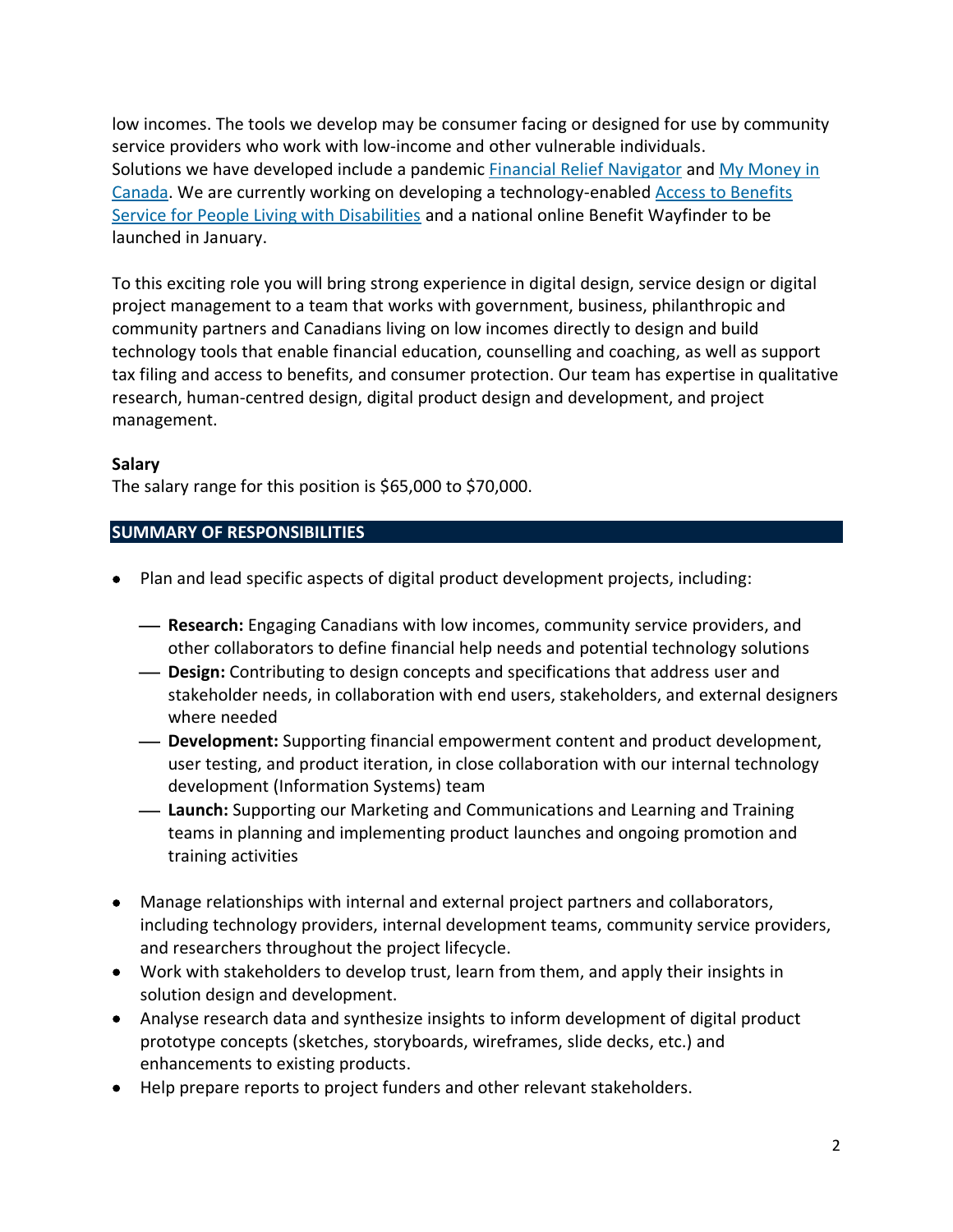- Manage project budgets and timelines.
- Support other digital development projects as needed within the organization.

## **EXPERIENCE AND COMPETENCIES**

If you don't meet all the requirements (below), but believe your skill set and experience is applicable or transferable, we would love to hear from you!

# **Apply if you meet most of these requirements:**

- 2+ years of work experience in digital design, digital project management, service design, or related areas
- 5+ years of work experience supporting or leading the management of projects that include collaboration with diverse internal teams and external stakeholders and partners
- Education or training in a related field. You might have a design degree, or related degrees in business, engineering, social science, etc. We're open to hearing how your education helps set you up to work with us!
- Sensitive to the diverse needs and challenges faced by people living on low incomes, including but not limited to, newcomers, Indigenous Peoples, members of racialized communities, people living with disabilities, people of all gender expressions and sexual / romantic orientations, and those experiencing intersectionality
- Interest and experience in developing online tools, particularly for use by people living on low incomes and/or other vulnerable groups
- An adaptive and entrepreneurial spirit, willing to try new things and comfortable working independently
- Fluent in French and English (i.e., you can respond to emails and present content in both languages)

#### **Prosper Canada also values/welcomes:**

- Experience working in financial empowerment or some knowledge of financial topics, particularly those relevant to people living on low or incomes, would be considered an asset.
- Applicants from racialized groups, including black, Indigenous and people of colour
- Applicants of all gender expressions and sexual / romantic orientations, including queer, trans, non-binary and people who identify as two-spirit
- Applicants experiencing intersectionality
- Your personal experience of living on a low income, being a newcomer, or living with a disability and the insights and perspectives this would bring to your work